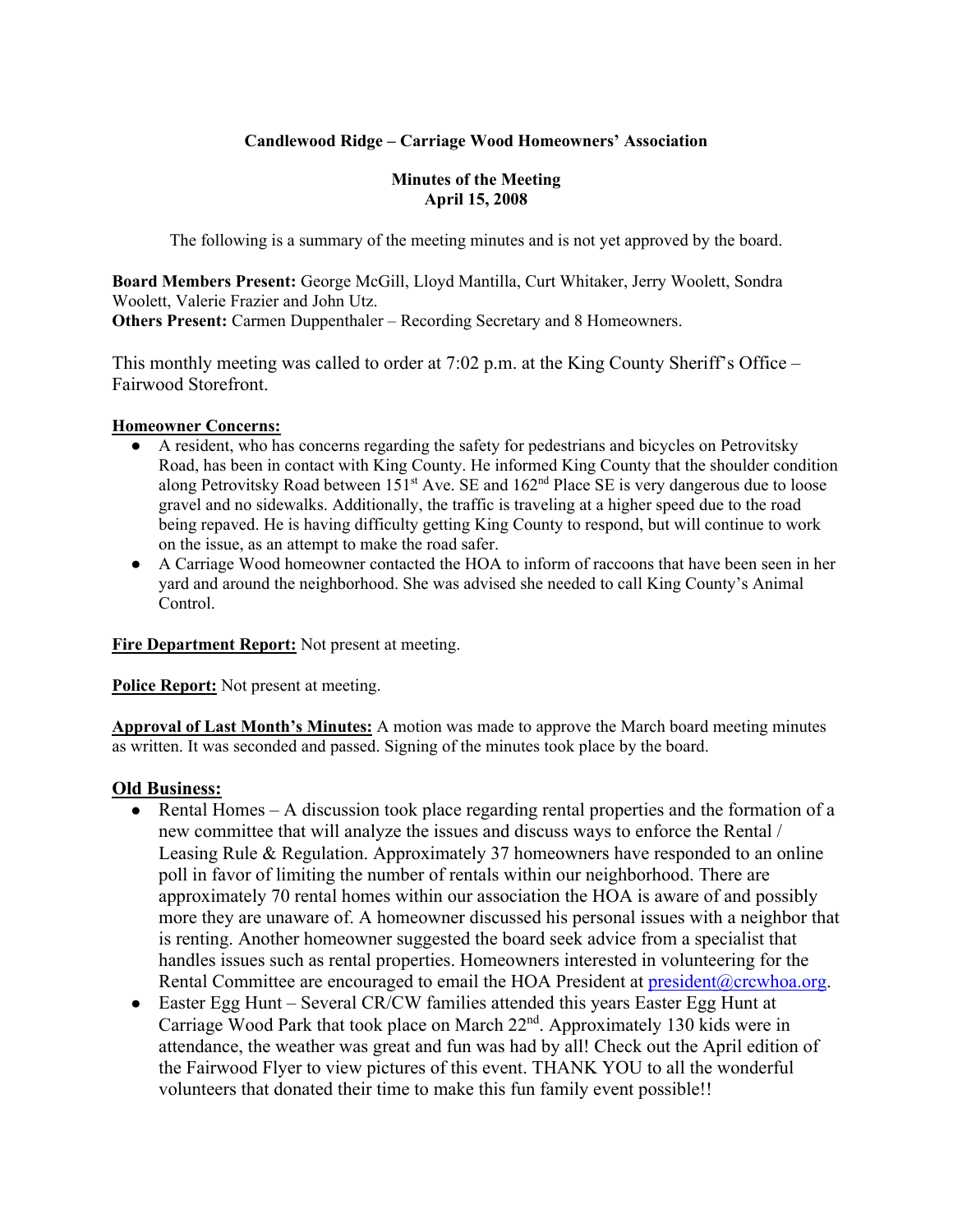• Garage Sale – The CR/CW annual neighborhood Garage Sale is scheduled for Friday and Saturday, May 16-17 from 9-5pm.

# **New Business:**

Summer Picnic - A volunteer is needed to coordinate this year's Summer Picnic! Last August, families enjoyed a fun day at Carriage Wood Park with BBQ hotdogs, beverages and jumping toys for the kids. There is money in the HOA budget to cover expenses; all we need is someone to coordinate the event. Please email the HOA at  $info@crcwboa.org$  if interested.

**Treasurer's Report:** Financial statements were reviewed. Total income and expenses are normal for this time of year. Legal expenses and postage are higher then expected. Two homeowners engaged attorneys to fight board decisions, which required advice from the HOA's attorney. It may be necessary to transfer funds from the legal reserve fund to cover these unexpected expenses. A large quantity of forever stamps was purchased due to the postage rate increase coming up in May. Currently there are 111 homes delinquent in paying their dues and liens have been filed on 22 properties, which are behind by more than a year in payment of their homeowner dues. The association is in need of a new computer and accounting software. They are in the process of looking for and evaluating software to handle the HOA accounting and management needs. The current software is very old and not supported anymore. A homeowner offered to help analyze the process in choosing a new software and computer for the HOA.

# **Committee Reports:**

# **Common Areas Report:**

- Canber, the HOA maintenance contractor, has been contacted to remove excess brush and a broken tree along the east side of Carriage Wood Park.
- Sitelines has been contacted about the slowing down of the merry-go-round in Carriage Wood Park. This is not a typical problem with this toy, so they are planning to replace the brake mechanism.
- Signage on three of the brick entrance signs to Carriage Wood is in need of being replaced. It was recommended they be replaced one at a time starting with the one on the west side of the  $151<sup>st</sup>$  entrance. Each sign will cost about \$402. A motion was made to replace the signage on the west side of the  $151<sup>st</sup>$  street entrance to Carriage Wood, with an amount up to \$425. It was seconded and passed by the board.

**Architectural Report:** 12 new ACC requests were submitted since last month's meeting as follows:

- $4 \text{Roots}$
- $2 -$ Paint
- 1 Fence
- 1 Garage Doors
- $2 -$ Windows
- $1 \text{Deck}$
- 1 Play Structure

One warning/reminder letter was delivered to a homeowner who began installing an un-approvable roof without submitting an ACC request and getting approval prior to beginning installation.

A document regarding the reinstatements of Architectural Control Policies / Guidelines was reviewed and discussed. A motion was made to accept the document as written with cover letter. It was seconded and passed by the board. The document will be mailed to all homeowners.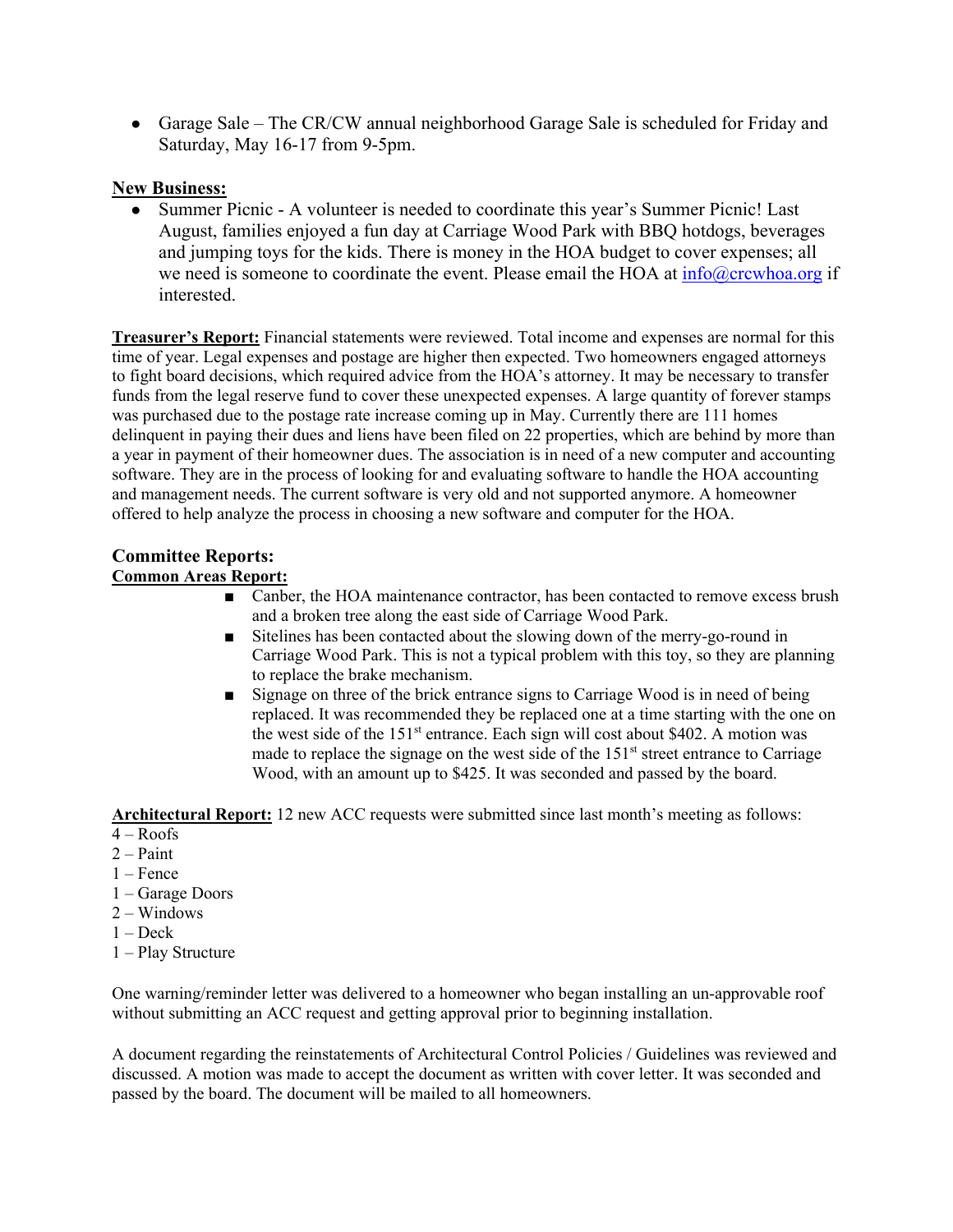The HOA CC&Rs and Rule and Regulation documents clearly state that exterior projects such as roofs, painting, fencing, decks and patios require the submission and approval of an ACC request before commencing the project. Please remember, the ACC has up to 30 days to respond to an ACC request but tries to respond much sooner. It is recommended that if a response to an ACC request has not been received within two weeks, the homeowner contact the ACC Chairperson via email at architecture@crcwhoa.org or by leaving a voice message at 425-227-4227. ACC request forms can be found in the Fairwood Flyer or on the HOA website at www.crcwhoa.org. *Please do not contact the ACC Chairperson via a home phone number.* Thank you.

**Complaints Negotiations Report:** Since last meeting, 2 new complaints were received. 13 additional complaints are pending and are in the complaints process. 6 complaints were closed. 8 closure/thank you letters were mailed out. 11 residents are currently accruing fines for being non-compliant.

Types of ongoing complaints for April 2008 are:

- $9 -$ House
- $6 Yard$
- 3 Vehicles

A discussion took place regarding a potential home business being run in Candlewood Ridge. Further review by the board may be needed, but it appears it may be a case where an individual is telecommuting or doing accounting from home, and may have no negative impact on the community.

As a reminder, all complaints must be received in writing and signed by the Home Owner. Your name, address and phone number must be included on the written complaint so the HOA can notify you that the issue is being addressed. You may then mail your complaint to the HOA address at P.O. Box 58397, Renton, WA, 98058. The HOA will keep confidential, to the full extent of the law, all personal information that is submitted, including the complainant's name. Complaint forms can be found on the HOA website at www.crcwhoa.org.

**Legal and Insurance Report:** The Candlewood Ridge Homeowners' Association and individual Board Members were served with a summons and complaint by a homeowner that attended the meeting. The documents were not discussed at the meeting.

A copy of the complaint is available for review upon request. Please direct your request for a copy of the complaint to either Legal and Insurance Officer John Utz, or President George McGill.

The Association does not intend to comment on the merits of this lawsuit and will not do so. The purpose of this notice is to provide notice and knowledge to all members of the Association of this suit.

The nature of the lawsuit against the Association deals with enforcement of our covenants. It is this Association's protocol and procedure upon receipt of a complaint letter from an Association Member regarding a violation of the covenants to investigate and act if necessary. The Association, pursuant to our governing documents and enforcement policy, received a written complaint and sent enforcement letters to an owner who operates a children's daycare business in their home. The owner has sued the Association to halt enforcement, and also named individual Board members in the lawsuit.

The owner's lawsuit seeks Declaratory Judgment, Quiet Title, Injunctive Relief and/or Damages. The plaintiff seeks to litigate the validity of our CCR's specifically Artivle VI, Section 1(d) which deals with businesses conducted from ones' home.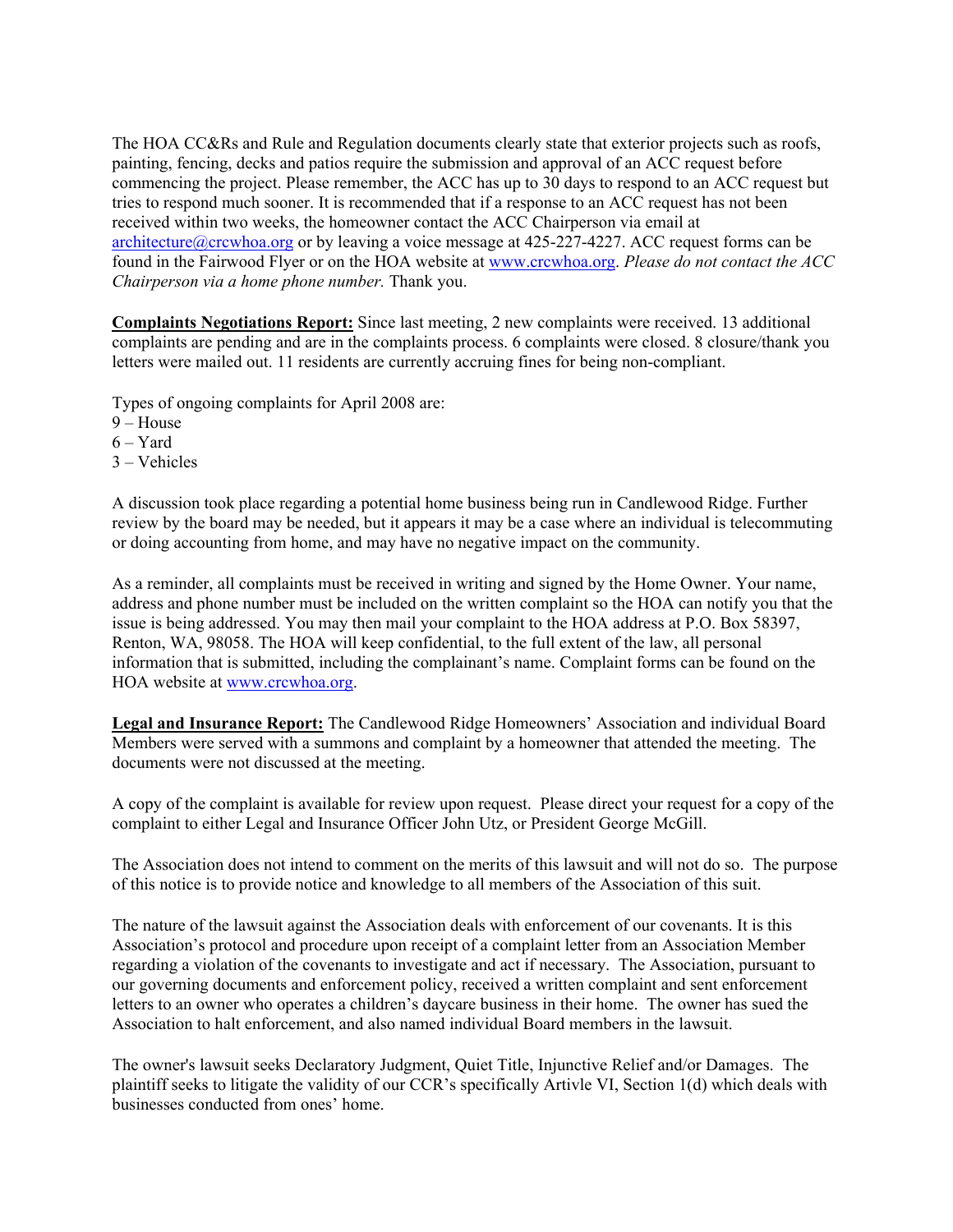The lawsuit asserts that the Association has failed to adequately enforce the aforementioned CCR in prior years and as such has abandoned or waived the right to do so now, the plaintiffs have detrimentally relied on not having had the CCR enforced previously as to them and as such would be irreparably harmed if they were prohibited from the operation of their home business in the future. Plaintiffs assert the Board is acting arbitrarily and capriciously, engaging in discrimination and acting ultra vires or that their actions exceed their express or implied powers to enforce the CCRs. Plaintiff further asserts that the Board and its individual members have amended the CCRs without the vote or approval of the owners.

Plaintiffs seek injunctive relief and requests the Association be enjoined and restrained from imposing any fine or lien against plaintiffs' or their property, seeks to expunge Article VI, Section I of the Declaration and Covenants, Restrictions from plaintiffs' title, requests attorney fees and unspecified damages against the Association and the individual Board members.

The plaintiffs have also filed a motion asking the court to enjoin or "freeze" enforcement by the Association of the specific Covenant and Restriction until the case can be tried.

The complaint is currently being answered and the allegations will be denied.

The Board has notified the Association's insurer of this lawsuit and our carrier has appointed counsel to defend us and the individual Board members who have been named in this suit.

The Board believes it has acted in the best interests of the Association and its members at all times and will vigorously defend itself in this litigation.

The Board intends to give further updates as the case progresses. **Capital Improvement Committee** – Nothing new to report.

**Welcoming Committee** – If you are new to the neighborhood and would like an HOA information packet, call the HOA phone number at (425) 227-4227 and leave a voice message or send an email request to info@crcwhoa.org.

**Special Topics:** Visit our Website and contact the HOA via Email at: Web – www.crcwhoa.org Email –  $info@crcwhoa.org$ 

A motion was made to adjourn the meeting at 8:56 p.m.

#### **Next Board Meetings:**

- May 20, 2008
- June 17, 2008
- July 15, 2008

Meetings are usually held at **7:00 p.m.** at the Sheriff's Office, Albertson's Shopping Center. All Homeowners are welcome to attend. (425) 227-4227

# **Candlewood Ridge / Carriage Wood Announcements & Reminders**